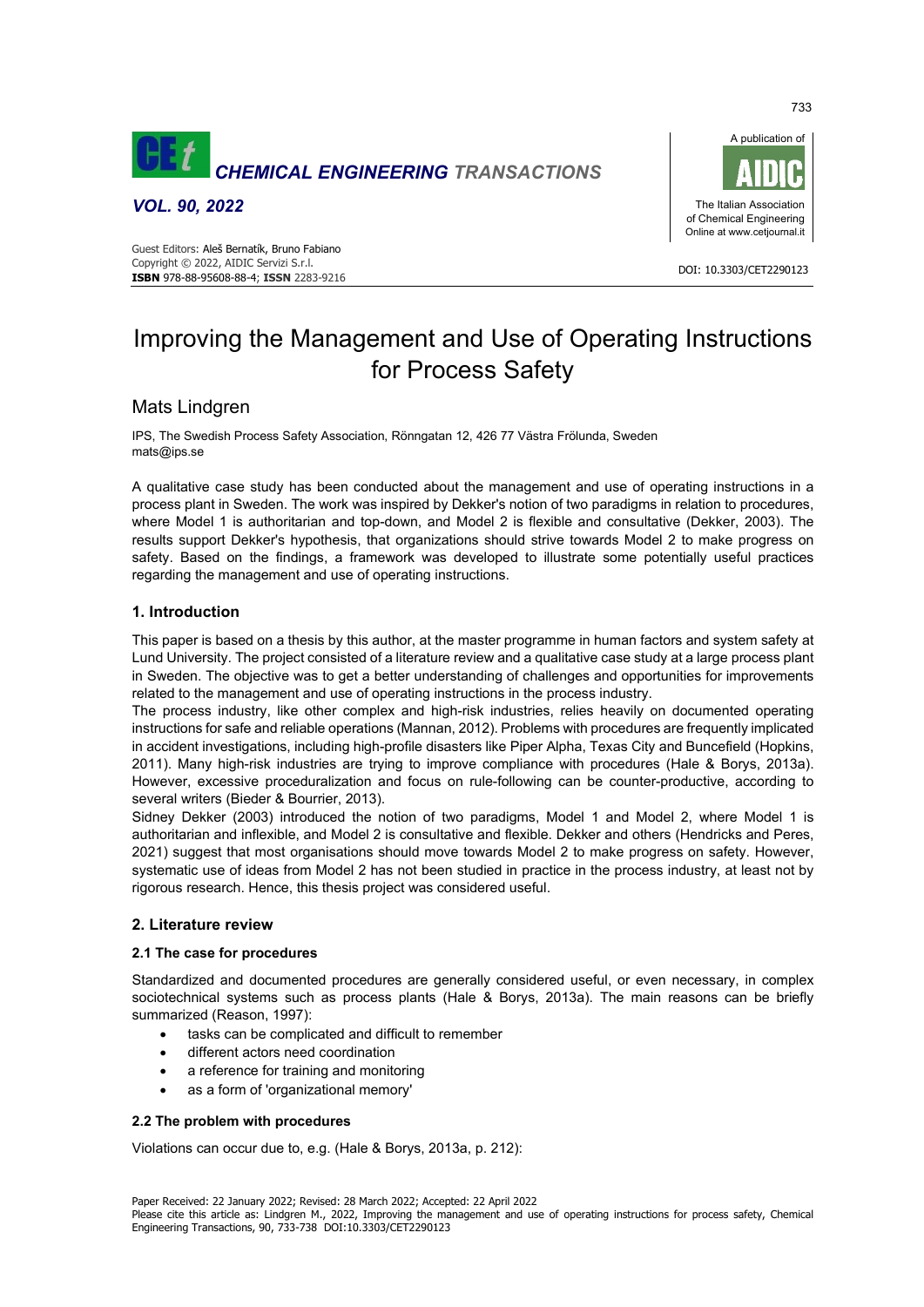- Attitudes to and habits of non-compliance
- Design/layout making violation necessary to achieve objectives
- Management turns a blind eye or is inconsistent in sanctioning
- Conflicting demands, pressure towards productivity

An excessive amount of detailed operating instructions and demands for compliance and accountability can be counterproductive (Bieder & Bourrier, 2013). Due to the complexity of process plants, "we cannot cover every possibility in our instructions and the longer we make them, the less likely they will be read." (Kletz & Amyotte, 2019). Furthermore, the willingness and capability to handle situations where instructions don't exist or don't work is impaired if people become too used to follow instructions, instead of using experience and tacit knowledge (Bergström et al, 2009). Fear of being held accountable for unintended consequences could also prevent people from taking own initiatives (Dekker, 2020).

#### **2.3 Model 1 and Model 2**

Sidney Dekker introduced the idea of two different paradigms in relation to procedures, Model 1 and Model 2. Model 1 is a classic Tayloristic approach, where engineers and managers write and issue rules and procedures that workers are requested to follow. In Model 2, "safety results from people being skilful at judging when (and when not) and how to adapt procedures to local circumstances" (Dekker, 2003, p. 235). Rules can produce good safety results, especially for common workplace accidents such as slips, trips, and falls (Hopkins, 2011). However, according to Dekker, some risks, especially in complex activities, are difficult or even impossible to prevent without fundamental changes towards Model 2.

#### **2.4 A framework for rule management**

Hale and Borys (2013b) have proposed a framework to enable organisations in high-risk domains to improve their "rule management" towards Model 2, while still maintaining useful aspects of model 1, such as attention to detail, deference to expertise when required, and compliance with rules and procedures that make sense. The following steps are described as options within that framework (Hale & Borys, 2013b, p. 229):

- 1. Monitor and analyze violations as a participative activity, in order to understand them.
- 2. Audit violation potential.
- 3. Redesign the job or equipment to remove the need for procedures or violations, or to support procedure use.
- 4. Rewrite procedures with a well-designed process and to relevant criteria.
- 5. Involve/consult/inform the workforce during the rewriting.
- 6. Train and retrain in risk perception, the procedure and its use and adaptation.
- 7. Anticipate the need for, and provide the authority and a system for, varying procedures.
- 8. Promote a learning and sharing culture around compliance.
- 9. Enforce, where the procedure is the agreed and appropriate best way of proceeding.

#### **2.5 An empirical study of Model 1 and Model 2 indicators**

Hendricks and Peres (2021) conducted a survey (questionnaire) of perceptions about procedures, behaviour, and safety outcome among 174 workers, mainly in the chemical and process industry in Canada and the US. Questions related to predictor variables such as attitudes towards and perceptions about procedures, as well as outcome variables, such as "How many incidents have you been involved in in your career?" and "How often do you deviate from procedures for a highly hazardous task?" (Hendricks & Peres, 2021, p. 4). The strongest correlations with outcome variables were found for perceived quality of procedures, i.e., "the better the quality, the fewer deviations, the more they used procedures, and the fewer incidents and near-misses per year" (Hendricks & Peres, 2021, p. 7). According to the author's, the results provide support for Dekker's Model 2.

#### **2.6 Conclusions from the literature review**

This brief literature review has demonstrated some common problems related to procedures in safety critical domains. Some potentially useful approaches have been proposed to reduce such problems, e.g., "...a significant culture-shift, perspective change or paradigm shift for many of those individuals and organisations operating under a pure model 1, to accommodate the ideas of the flexibility implied in model 2" (Hale and Borys, 2013b, p. 229).

734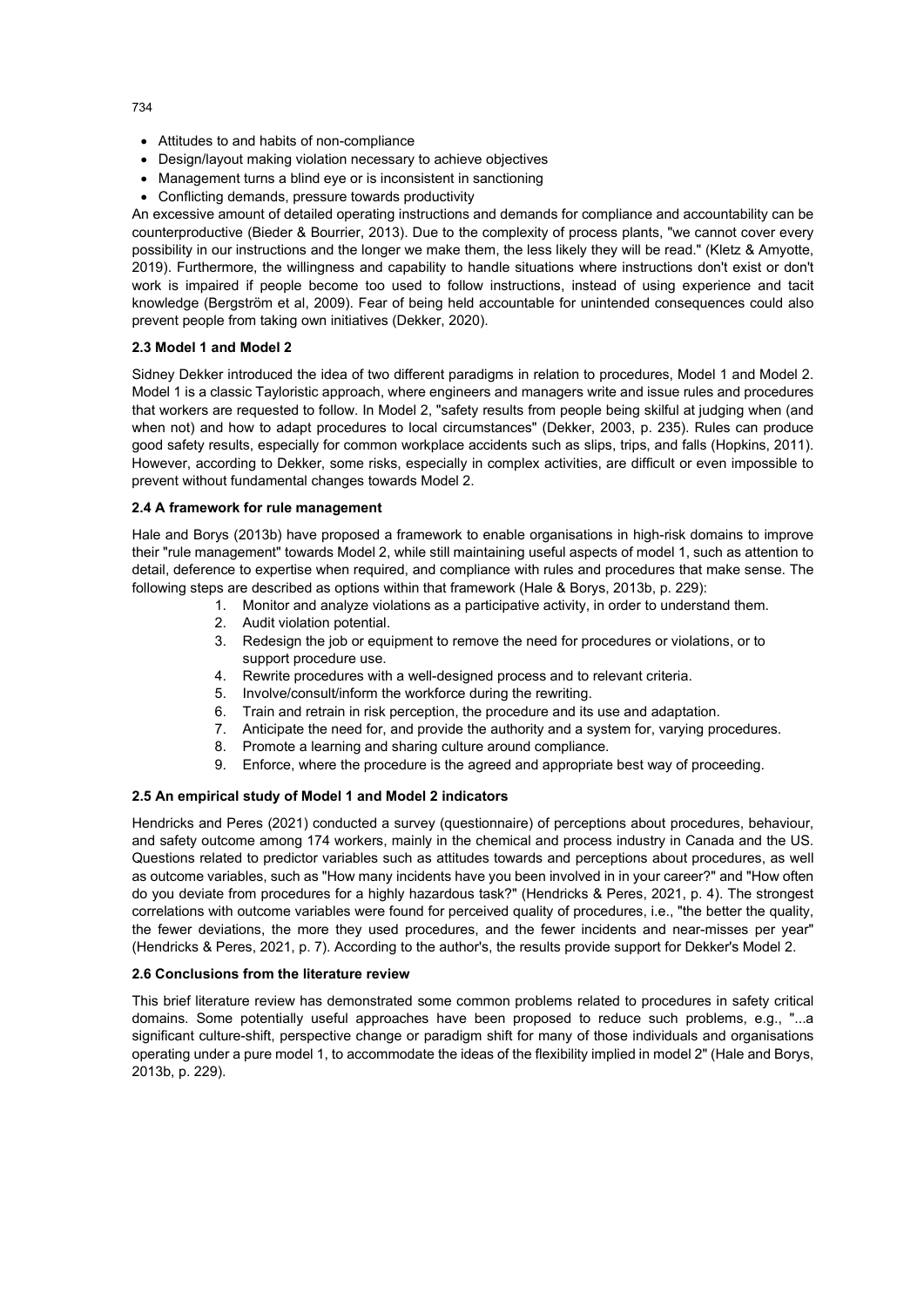## **3. Method**

The main research data was gathered through focus group discussions with employees at a process plant, who are involved in writing, updating, and using operating instructions. Subsequent thematic analysis enabled the researcher to make some conclusions about the practical application of Model 1 and Model 2 theories.

#### **3.1 The case**

The plant is in Sweden. It consists of several highly integrated process units, tank farms and a harbour, divided into three physical and organisational areas of operation. Large quantities of flammable liquids and gases are processed, at elevated temperatures and pressures. The plant operates continuously. There are five shifts, with about 50 operators on each, and about 600 employees altogether. Each area has an operations manager and 3-4 operations engineers. Each shift has a shift manager and 3 area shift managers, and deputies. There are about 1400 operating instructions, and an additional 1200 checklists for different operator tasks, published via a computer-based document management system (SharePoint application).

#### **3.2 Document review**

To prepare for the group discussions, and as a form of triangulation, some pertinent company documents were obtained and reviewed by the researcher. Company representatives assisted in selecting relevant documents. The types of documents were:

- Instructions for plant start-up
- Instruction for furnace mode change
- Instruction for abnormal situation
- Work permit procedures
- Incident investigations
- Process safety event statistics
- Safety climate questionnaire results
- Guideline for writing operating instructions
- Template for operating instructions

## **3.3 Group discussions**

Group discussion ("focus groups") is a common qualitative research method, which was considered more useful for this project than individual interviews, due to the stimulation provided by group interaction. A company representative assisted in selecting the informants, based on a mixture of purposive and convenience sampling. There was one meeting with each group.

| Group 1<br>Shift operators<br>Area 1                                                               | Group 2<br>Shift operators<br>Area 2                                                       | Group 3<br>Shift operators<br>Area 3                                                                 | Group 4<br>1 area operations manager, 1 shift<br>manager, 2 area shift managers, 3<br>operations engineers |
|----------------------------------------------------------------------------------------------------|--------------------------------------------------------------------------------------------|------------------------------------------------------------------------------------------------------|------------------------------------------------------------------------------------------------------------|
| 4 persons (1 female, 3<br>males). Average of 15<br>years with the company<br>$(range 2-38 years).$ | 6 persons (all<br>male).<br>Average of 16 years<br>with the company<br>(range 6-39 years). | 6 persons (2)<br>females, 4 males).<br>Average of 8 years<br>with the company<br>(range 2-20 years). | 9 persons (1 female, 8 males).<br>Average of 24 years with the<br>company (range 15-38).                   |

#### *Table 1 Focus Groups*

A set of questions was prepared before the meetings, inspired by the literature review and the document review:

- When and how do the operators use operating instructions?
- What are the advantages of, and problems with, operating instructions?
- When and how can deviation from operating instructions occur?
- Are the operators blamed or disciplined for not following operating instructions?
- Who is involved in the writing and updating of operating instructions?
- What are the problems in relation to writing and updating of operating instructions?
- What do you think about the document system and the template for operating instructions?

The informants were encouraged to discuss quite freely. All the questions were not spelled out exactly as listed but covered indirectly.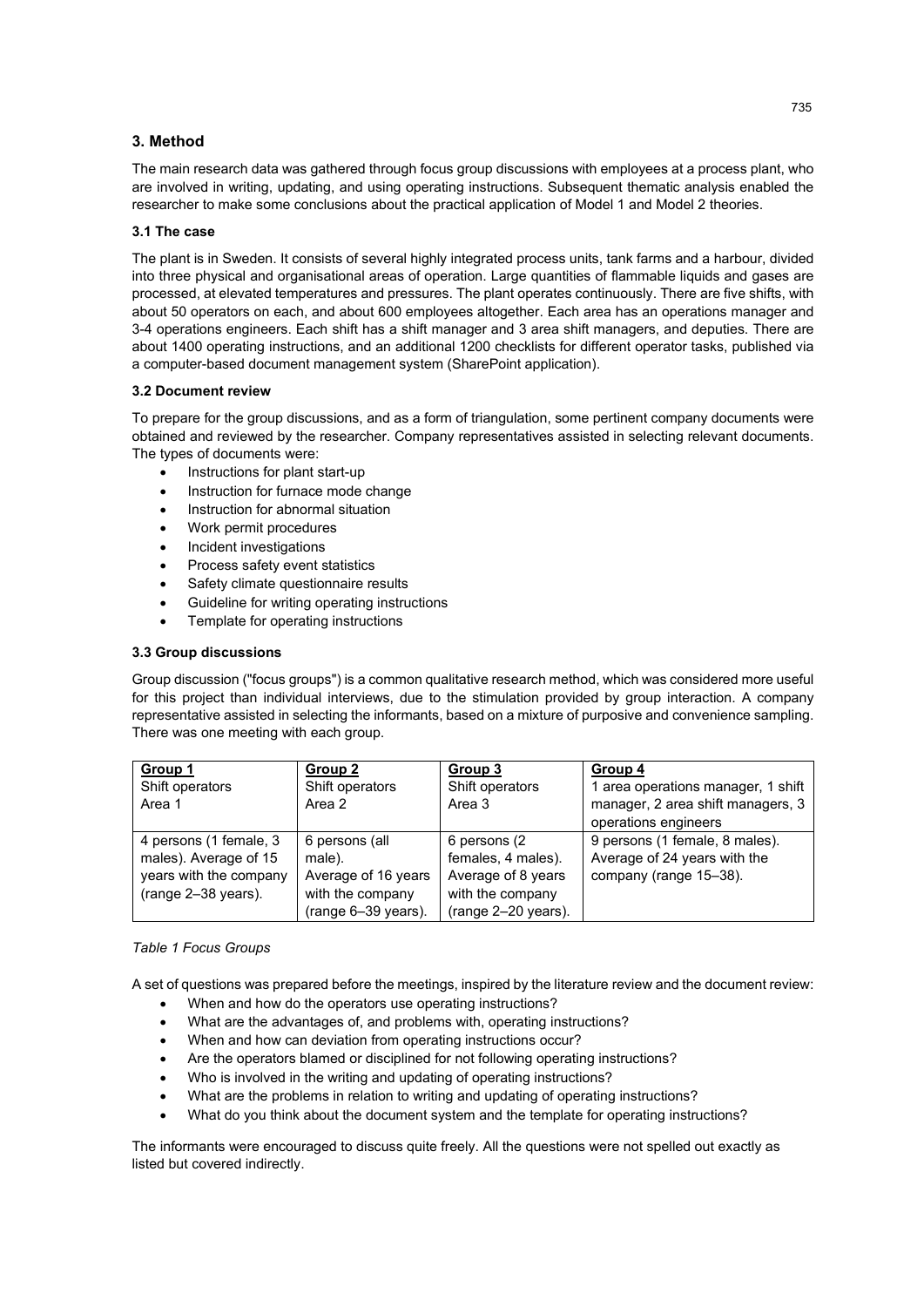## **4. Findings and discussion**

The framework shown in Figure 1 below was developed by the researcher, to show how the findings from the literature review and the case study can be applied in practise. It is inspired by a similar diagram used by Hale and Borys (2013b, p. 224), described as "essentially neutral between Model 1 and 2", with "a cyclical nature, emphasising...that rule management is a dynamic process of adaptation... (Model 2)". The findings from the case study are discussed for each of the numbered boxes.



Figure 1: Framework for the management and use of operating instructions

## **4.1 Changes to equipment, operations, or organisation**

In process plants, there are usually numerous changes to equipment or operations, as companies strive for efficiency and success. Usually, such changes will create a need for new or updated operating instructions, that must be dealt with by the organisation. For example, in the case study plant, a new process unit was constructed a few years ago, which resulted in 92 new operating instructions. Furthermore, organisational changes mean that writers of instructions, and the operators affected by particular instructions, change from time to time, with implications for e.g., updating (4.2) and communication and training (4.3).

## **4.2 Communication and training**

Instructions for plant shutdowns and start-up are reviewed in group sessions with operators prior to planned shutdowns and start-ups. Emergency instructions are practiced or discussed with operators annually. Training and information about the work permit procedure is conducted regularly. For straightforward routine tasks with relatively low risks, training is mainly on-the-job with an experienced colleague. Using applicable instructions during training doesn't seem to be common. Hence, if experienced operators are deviating from an instruction, the same deviation will often be repeated by new operators. It would probably be worthwhile to encourage the use of operating instructions during training, and to include some questions about instructions in the competence check-out procedures. Important changes in instructions seem to be communicated quite effectively at the case study plant, especially safety related changes that need to be implemented more or less immediately. Other changes can sometimes be released in the document system but remain unnoticed by the operators.

#### **4.3 Using instructions during work**

Each unit is usually cold started only once every few years, and an individual operator may only be involved in the start-up of each unit a few times during an entire career. The control room operators therefore rely on the start-up instruction to take the right actions, and give the right instructions to the outside operators. They must keep track of many concurrent activities and monitor a lot of process parameters on the panel displays. The steps in the start-up instructions, presented in a sequence, often need to be modified, rearranged, or run concurrently, due to dynamic developments and practical issues. The start-up instructions are in a checklist format, where the control room operator must sign-off each step on a paper-based "master copy" and add comments about anomalies and adaptations. This is essential so that an incoming shift can know the state of the plant and the start-up. The area shift manager and the operations engineers will also look at it now and then,

736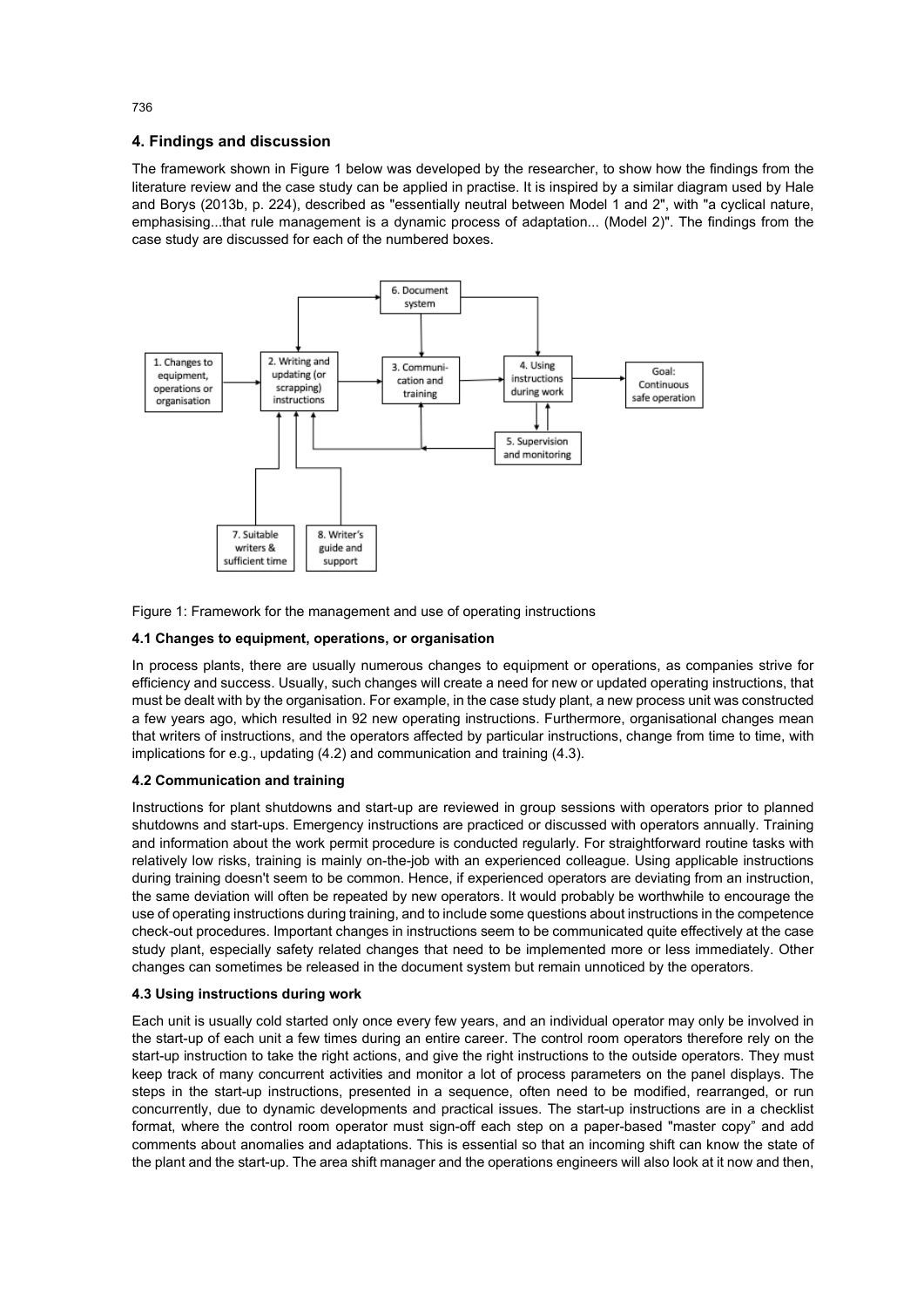to give advice and directives to the operators. The outside operators often use printed copies of the instruction, but do not have access to the master copy in the control room. Therefore, they may not have a complete awareness of the situation, but rely on instructions from the control room operator. The operators at the case study plant are obliged to consult the area shift manager whenever they find a need to deviate from instructions. That makes sense, since one person alone can easily overlook an undesired effect of a deviation. As an alternative, in the spirit of Model 2, it might be possible to allow pairs of sufficiently competent operators to proceed with some deviations without prior approval from the area shift manager. In practice, that probably occurs every now and then, but it might be difficult to formalise.

#### **4.4 Supervision and monitoring**

Analysis of gaps between Work-As-Imagined and Work-As-Done (Hollnagel, 2014) can be used to improve instructions and their use. Systematic monitoring of compliance with operating instructions could be in the form of behaviour observations and audits. It has been shown that behaviour observation techniques can lead to improved compliance when it comes to rather simple and straightforward rules (Hopkins, 2011), but an authoritarian "top-down" style (Model 1) is considered counter-productive (Dekker, 2020). At the case study plant, operators, area shift managers, operating engineers and operating managers seem to be quite open and constructive in discussions about operational issues. Audits are conducted for some key procedures, such as work permits and isolations for maintenance, and by-passing of safety instrumented functions. The incident investigations at the case study plant reviewed by the researcher included some recommendations to revise operating instructions. That is a common outcome of incident investigations (Bieder & Bourrier, 2013). It makes sense when deficiencies in instructions are revealed by an investigation, but the effectiveness could be questionable, or even counter-productive, if changes in instructions are used only as a "quick fix" (Lundberg et al, 2010).

#### **4.5 Document system**

The informants were very critical about the document system. Nearly all had difficulties finding instructions at times. Similar problems have been reported in a study of workers knowledge of rules and procedures within the petroleum industry by Dahl (2013), who pointed also at the bad signal value of poor document system usability. Those who are involved in writing and updating instructions at the case study plant also had difficulties with system functions like document tagging, due date reminders and the review and approval automated work-flow. It appears that the system is not very user-friendly, and only limited training has been provided since the system was implemented 4-5 years ago. Some super-users were appointed at that time, but at present they don't seem to be very active in training or coaching other users. It seems very likely that these types of problems will affect people's attitudes towards the development and use of instructions in a negative way.

#### **4.6 Suitable writers and sufficient time**

In the case study plant, operations engineers have traditionally been responsible for writing and updating operating instructions. That makes sense since they are usually appointed based on prior experience and competence as operators and shift supervisors. Perhaps because they have that background, they may not bother to consult with operators about the best ways to operate. Furthermore, they are usually very busy people, torn between being out in the plant, attending meetings and acute problem solving. The ability to write well can also vary. Hence, the organisation seems to struggle somewhat to develop and maintain high quality operating instructions. Some operators in the focus groups have recently been asked to assist with reviewing and updating some instructions in their area. When they finish a draft, it is sent to the area shift manager and the operations engineers for review, and perhaps adjustments, then to the operations manager for approval and release. Sometimes this process is delayed due to other, more urgent work, which can cause some frustration.

#### **4.7 Writer's guide and support**

An idea discussed with one of the informants would be to appoint a 'writing coach', someone with an operations background and some interest in and talent for writing good instructions. He or she could develop the existing guideline for the format and style of operating instructions, rewrite some instructions as good examples, identify instructions that need extra work, and assist writers with advice and comments on drafts. He or she should spend some time reading relevant literature, or perhaps take part in formal training, about human factors and procedures.